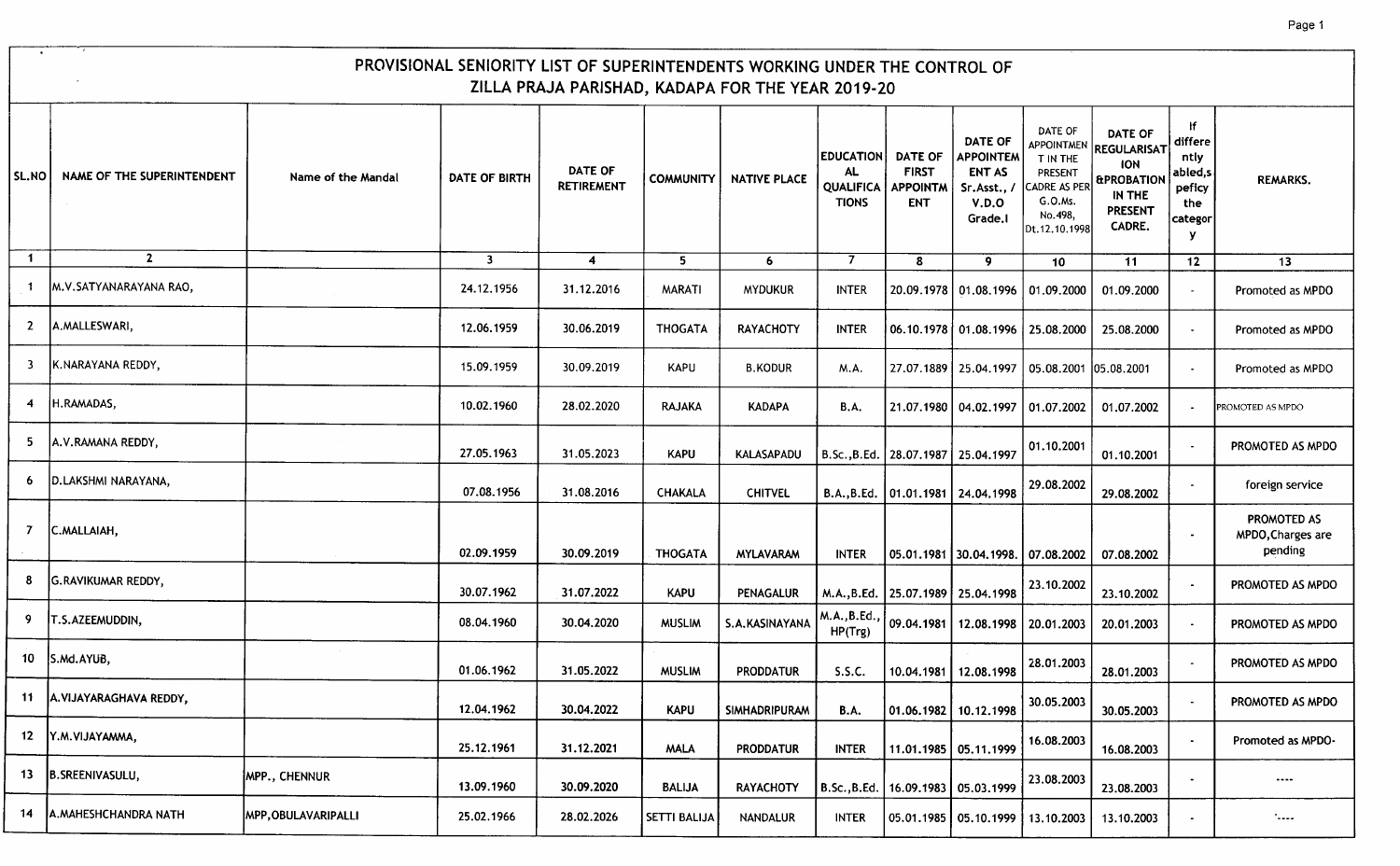|--|--|

| $\mathbf{1}$ | $\overline{2}$         |                           | $\overline{\mathbf{3}}$ | $\overline{4}$ | 5               | 6 <sup>1</sup>    | 7                       | 8                     | 9                                     | 10         | 11                   | 12                       | 13                               |
|--------------|------------------------|---------------------------|-------------------------|----------------|-----------------|-------------------|-------------------------|-----------------------|---------------------------------------|------------|----------------------|--------------------------|----------------------------------|
| 15           | M.V.NARASIMHULU,       | ZPP., KADAPA              | 01.02.1962              | 31.01.2022     | SALE            | <b>KADAPA</b>     | M.Sc.<br><b>B.Ed.,</b>  |                       | 03.08.1989 25.04.1997                 | 11.02.2004 | 10.02.2005           |                          | $\mathcal{L}_{\text{max}}$       |
| 16           | K.ANDRAIAH,            | MPP, SAKN                 | 15.05.1961              | 31.05.2021     | <b>MADIGA</b>   | <b>BADVEL</b>     | <b>INTER</b>            |                       | 21.10.1987 01.11.1999                 | 07.07.2004 | 06.07.2005           |                          | Charges are pending              |
| 17           | C.VENKATA RAMANAIAH,   | MPP, Mylavaram            | 16.03.1965              | 31.03.2025     | YADAVA          | <b>MUDDANUR</b>   | <b>INTER</b>            |                       | 01.05.1986 30.11.1999                 | 16.05.2005 | ----                 | $\overline{\phantom{a}}$ | $\cdots$                         |
| 18           | J.SUJATHAMMA,          | MPP, Vontimitta           | 30.12.1966              | 31.12.2026     | <b>BALIJA</b>   | <b>PRODDATUR</b>  | <b>INTER</b>            |                       | 02.05.1986 01.11.1999                 | 14.06.2005 | $\cdots$             |                          |                                  |
| 19           | M.HYDER ALI,           | MPP, Gopavaram            | 01.05.1962              | 31.05.2022     | <b>DUDEKULA</b> | RAYACHOTY         | B.Com.                  |                       | 25.04.1987 31.10.1999                 | 29.07.2005 | $\sim$ $\sim$ $\sim$ |                          | $\cdots$                         |
| 20           | G.VENKATA RATHNAM,     | MPP, PULLAMPET            | 09.03.1961              | 31.03.2021     | <b>MALA</b>     | NANDALUR          |                         |                       | 28.10.1987   01.11.1999   01.08.2005  |            | المشمط               |                          | $\cdots$                         |
| 21           | S. MADHUSUDANA REDDY,  | MPP, Chitvel              | 06.06.1966              | 30.06.2026     | <b>KAPU</b>     | V.N.PALLI         | <b>B.A.</b>             |                       | 27.04.1987   01.11.1999   23.10.2005  |            | 22-10-2006           |                          | <b>Charges are Pending</b>       |
| 22           | S.PHANIRAJA KUMARI,    | MPP, SIDHOUT              | 06.10.1967              | 31.10.2027     | <b>BRAHMIN</b>  | VEMPALLI          | <b>INTER</b>            |                       | 01.05.1987   16.11.1999               | 04.09.2006 | $\cdots$             |                          | $\cdots$                         |
| 23           | B.RAJASEKHARA REDDY,   | <b>MPP, THONDUR</b>       | 02.06.1965              | 30.06.2025     | <b>KAPU</b>     | <b>KADAPA</b>     | <b>B.A.</b>             |                       | 15.06.1987 31.10.1999 03.09.2006      |            | $\cdots$ .           |                          | $\cdots$                         |
| 24           | N.SIVARAMI REDDY,      | MPP, Kamalapuram          | 02.10.1962              | 31.10.2022     | <b>KAPU</b>     | <b>CHENNUR</b>    | <b>INTER</b>            |                       | 07.04.1990   25.04.1997               | 05.10.2006 | 04.10.2007           |                          |                                  |
| 25           | K.V.SREEDHAR NAIDU,    | MPP, Chapadu              | 28.02.1967              | 28.02.2027     | <b>KAMMA</b>    | PRODDATUR         | <b>B.A.</b>             |                       | 21.10.1987 01.11.1999                 | 15.11.2006 | $\cdots$             |                          | $\cdots$                         |
| 26           | <b>G.V.RAGHU RAM,</b>  | ZPP., KADAPA              | 15.07.1968              | 31.07.2028     | <b>BRAHMIN</b>  | <b>KADAPA</b>     | <b>B.A.</b>             |                       | 21.10.1987   01.11.1999   20.11.2006  |            | $\cdots$             |                          | $---$                            |
| 27           | U.V.RAMANUJAM,         | MPP, B.MATTAM             | 23.05.1964              | 31.05.2024     | <b>BRAHMIN</b>  | <b>PRODDATUR</b>  | B.Com.<br>T/W H&T       | 23.10.1987 01.11.1999 |                                       | 24.08.2007 | ----                 |                          | $\cdots$                         |
| 28           | S.SURYANARAYANA REDDY, | MPP, YERRAGUNTLA          | 30.06.1966              | 30.06.2026     | <b>KAPU</b>     | YERRAGUNTLA       | B.Com.                  | 23.10.1987            | 01.11.1999   07.11.2007               |            | $- - - -$            |                          | $\cdots$                         |
| 29           | B.KIRANMOHAN RAO,      | Vig & Enforcement, Kadapa | 01.05.1968              | 30.04.2028     | <b>MANGALA</b>  | <b>RAYADURGAM</b> | M.A.                    | 26.10.1987 01.11.1999 |                                       | 16.11.2007 | $\cdots$             |                          | Deputation on Foreign<br>Service |
| 30           | A.SIVANATHA REDDY,     | MPP, VEMULA               | 18.05.1960              | 31.05.2020     | <b>KAPU</b>     | <b>PRODDATUR</b>  | <b>INTER</b><br>T/W H&T |                       | 01.11.1999 01.11.1999 24.04.2008      |            | $\cdots$             |                          | $\cdots$                         |
| 31           | A.NAGARJUNUDU,         | <b>MPP, GOPAVARAM</b>     | 11.01.1963              | 31.01.2023     | <b>BRAHMIN</b>  | <b>PRODDATUR</b>  | <b>B.COM</b>            | 20.10.87              | $\vert$ 01.11.1999 $\vert$ 05.09.2008 |            | $\cdots$             |                          | $\cdots$                         |
|              | 32 S.SHA HUSSAIN,      | ZPP, KADAPA               | 07.04.1962              | 30.04.2022     | <b>MUSLIM</b>   | <b>KADAPA</b>     | <b>B.COM</b>            |                       | 20.10.1987   01.11.1999   15.05.2009  |            | $\cdots$             |                          | $$                               |
| 33           | <b>SYED UNNISA,</b>    | MPP, RAJUPALEM            | 01.08.1965              | 31.07.2025     | <b>MUSLIM</b>   | <b>KADAPA</b>     | <b>M.A.</b>             |                       | 21.10.1987 31.10.1999 03.08.2009      |            | ----                 |                          | Charges are pending              |
| 34           | G.SIVASANKAR,          | MPP, RAMAPURAM            | 01.07.1965              | 30.06.2025     | <b>MANGALA</b>  | <b>RAYACHOTY</b>  | <b>INTER</b>            |                       | 26.10.1987   31.10.1999   12.06.2010  |            | $\cdots$             |                          | $\cdots$                         |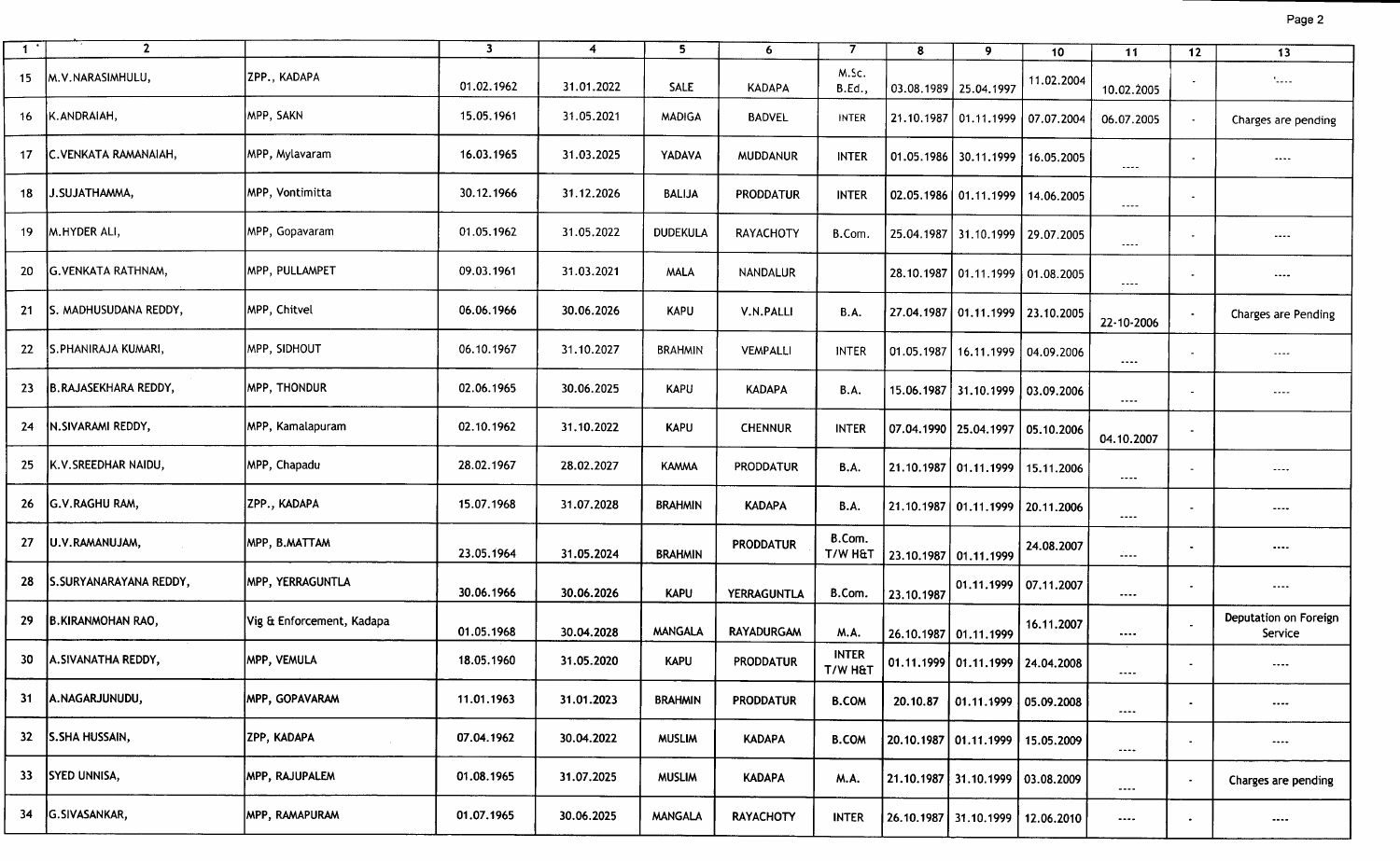| 1.  | ÷.,<br>$\overline{2}$                                           |                               | $\overline{\mathbf{3}}$ |            |                     |                    | 7            |                         |                                  |            |            |                |                                  |
|-----|-----------------------------------------------------------------|-------------------------------|-------------------------|------------|---------------------|--------------------|--------------|-------------------------|----------------------------------|------------|------------|----------------|----------------------------------|
|     |                                                                 |                               |                         | 4          | 5                   | 6                  |              | 8                       | 9                                | 10         | 11         | 12             | 13                               |
| 35  | A.MUKUNDA REDDY,                                                | MPP, LINGALA                  | 01.04.1964              | 31.03.2024 | <b>KAPU</b>         | <b>THONDUR</b>     | <b>INTER</b> |                         | 23.10.1987   31.10.1999          | 25.06.2010 | $\cdots$   |                | $\cdots$                         |
| 36  | P.ABDUL RAHIM,                                                  | MPP, CHINNAMANDEM             | 01.07.1963              | 30.06.2023 | DOODEKULA           | RAYACHOTY          | B.Sc.        |                         | 30.01.1988 01.11.1999            | 12.06.2010 | $\cdots$   |                | $- - - -$                        |
| 37  | A.HARI NARAYANA,                                                | MPP, ATLOOR                   | 15.01.1966              | 31.01.2026 | <b>BALIJA</b>       | C.K.DINNE          | B.Com.       |                         | 20.11.1993 01.08.1998 01.08.2010 |            |            |                | $\mathcal{L}_{\text{max}}$       |
| 38  | P.M.KULLAI BABU,                                                | TRIBAL WELFARE, KADAPA        | 26.05.1969              | 31.05.2029 | <b>ADI ANDHRA</b>   | KONDAPURAM         | <b>INTER</b> |                         | 26.11.1988 01.10.2000            | 14.08.2010 | $\cdots$   | $\blacksquare$ | Deputation on Foreign<br>Service |
| 39. | P. SREENIVASULA REDDY,                                          | MPP.KONDAPURAM                | 15.06.1968              | 30.06.2028 | <b>KAPU</b>         | PENDLIMARRI        | B.A          |                         | 03.02.1988 01.11.1999            | 01.08.2010 | $\cdots$   |                | $\cdots$                         |
|     | G.VENKATA SUBBAIAH,                                             | MPP, BADVEL                   | 20.07.1963              | 31.07.2023 | <b>BALIJA</b>       | <b>KADAPA</b>      | <b>INTER</b> |                         | 08.02.1988 05.11.1999            | 04.01.2011 | $\cdots$   |                | $---$                            |
| 41  | B.L.V.SESHA CHALAPATHI,                                         | <b>MPP, PRODDATUR</b>         | 20.04.1969              | 30.04.2029 | <b>MANGALA</b>      | PEDDAMUDIUM        | <b>INTER</b> |                         | 08.02.1988 01.11.1999            | 01.07.2011 | $\cdots$   |                | $\cdots$                         |
|     | 42 R.NAGI REDDY,                                                | ZPP, KADAPA                   | 16.04.1964              | 30.04.2024 | <b>KAPU</b>         | RAMAPURAM          | <b>B.COM</b> |                         | 29.02.1988 31.10.1999            | 01.07.2011 | 30.06.2012 |                | $- - - -$                        |
| 43  | M.V.RANGACHARLU,                                                | IZPP. KADAPA                  | 01.06.1962              | 31.05.2022 | <b>BRAHMIN</b>      | <b>CHAPADU</b>     | M.A.         |                         | 12.03.1988 08.11.1999            | 01.07.2011 | $\cdots$   |                | $\sim$ $\sim$ $\sim$ $\sim$      |
| 44  | B.PARIPOORNA ARUNDHATHI.                                        | IMPP, PEDDAMUDIUM             | 27.08.1979              | 31.08.2039 | SC.                 | <b>KADAPA</b>      | <b>B.SC</b>  | 03.07.1999 09.10.2003   |                                  | 14.07.2011 | 13.07.2012 |                |                                  |
| 45  | P.GANGA DEVI,                                                   | MPP, C.K.DINNE                | 22.03.1964              | 31.03.2024 | <b>SETTI BALIJA</b> | KAMALAPURAM        | <b>INTER</b> |                         | 29.02.1988 17.11.1999            | 14.07.2011 | $\cdots$   | $\bullet$      |                                  |
| 46  | B.KAMESWARA RAO,                                                | MPP,RLY.KODUR                 | 20.06.1963              | 30.06.2023 | <b>GANDLA</b>       | <b>RAJAMPETA</b>   | <b>INTER</b> |                         | 21.07.1988 01.11.1999            | 15.07.2011 | 14.07.2012 |                | .<br>                            |
| -47 | IR.PADMAVATHAMMA,                                               | MPP, PORUMAMILLA              | 06.01.1967              | 31.01.2027 | <b>BRAHMIN</b>      | <b>BADVEL</b>      | B.A          | 21.07.1988 01.11.1999   |                                  |            | $\cdots$   | $\blacksquare$ | $\cdots$                         |
| 48  | P.CHANDRASEKHARA REDDY,                                         | MPP, VEMPALLI                 | 15.05.1969              | 31.05.2029 | <b>KAPU</b>         | <b>KAMALAPURAM</b> | B.A          | 21.07.1988 10.02.2000   |                                  |            | $\cdots$   | $\blacksquare$ | $- - - -$                        |
| 49  | Y.RAJENDRA PRASAD, V&E, HYD.<br>(Deputation on Foreign Service) | Vig & Enforcement, VIJAYAWADA | 17.07.1965              | 31.07.2025 | <b>EDIGA</b>        |                    | M.A          | 10.11.1988 10.02.2000   |                                  | 01.07.2013 | $\cdots$   |                | Deputation on Foreign<br>Service |
| 50  | M.S.MADHUSUDAN,                                                 | <b>MPP, NANDALUR</b>          | 15.02.1967              | 28.02.2027 | <b>BRAHMIN</b>      | <b>KHAJIPET</b>    | B.A          | 04.01.1985   10.02.2000 |                                  | 01.07.2013 | 01.07.2014 | $\blacksquare$ | $\cdots$                         |
| 51  | K.SURENDRANATH,                                                 | <b>MPP, PULIVENDULA</b>       | 25.06.1966              | 30.06.2026 | <b>ADI ANDHRA</b>   | <b>MUDDANUR</b>    | <b>INTER</b> | 20.10.1987 01.10.2001   |                                  | 01.07.2013 | $\cdots$   |                |                                  |
| 52  | G.REVATHI, APHMIC, Hyd.,<br>(Deputation on Foreign Service)     | ZPP, KADAPA                   | 12.06.1967              | 30.06.2027 | <b>KSHATRIYA</b>    |                    | <b>INTER</b> | 25.04.1987 21.09.2000   |                                  | 01.07.2013 | ----       |                | Deputation on Foreign<br>Service |
| 53  | J.HARAGOPAL,                                                    | ZPP, KADAPA                   | 01.07.1961              | 30.06.2021 | PADMASALE           | <b>SIDHOUT</b>     | B.A          | 01.07.1992 22.05.2006   |                                  | 19.08.2013 |            |                |                                  |
| 54  | K.SOMASEKHARA REDDY,                                            | MPP, SIMHADRIPURAM            | 01.04.1963              | 31.03.2023 | <b>KAPU</b>         | PULIVENDLA         | <b>INTER</b> | 20.10.1987 22.09.2000   |                                  | 23.11.2013 | $\cdots$   |                | $\cdots$                         |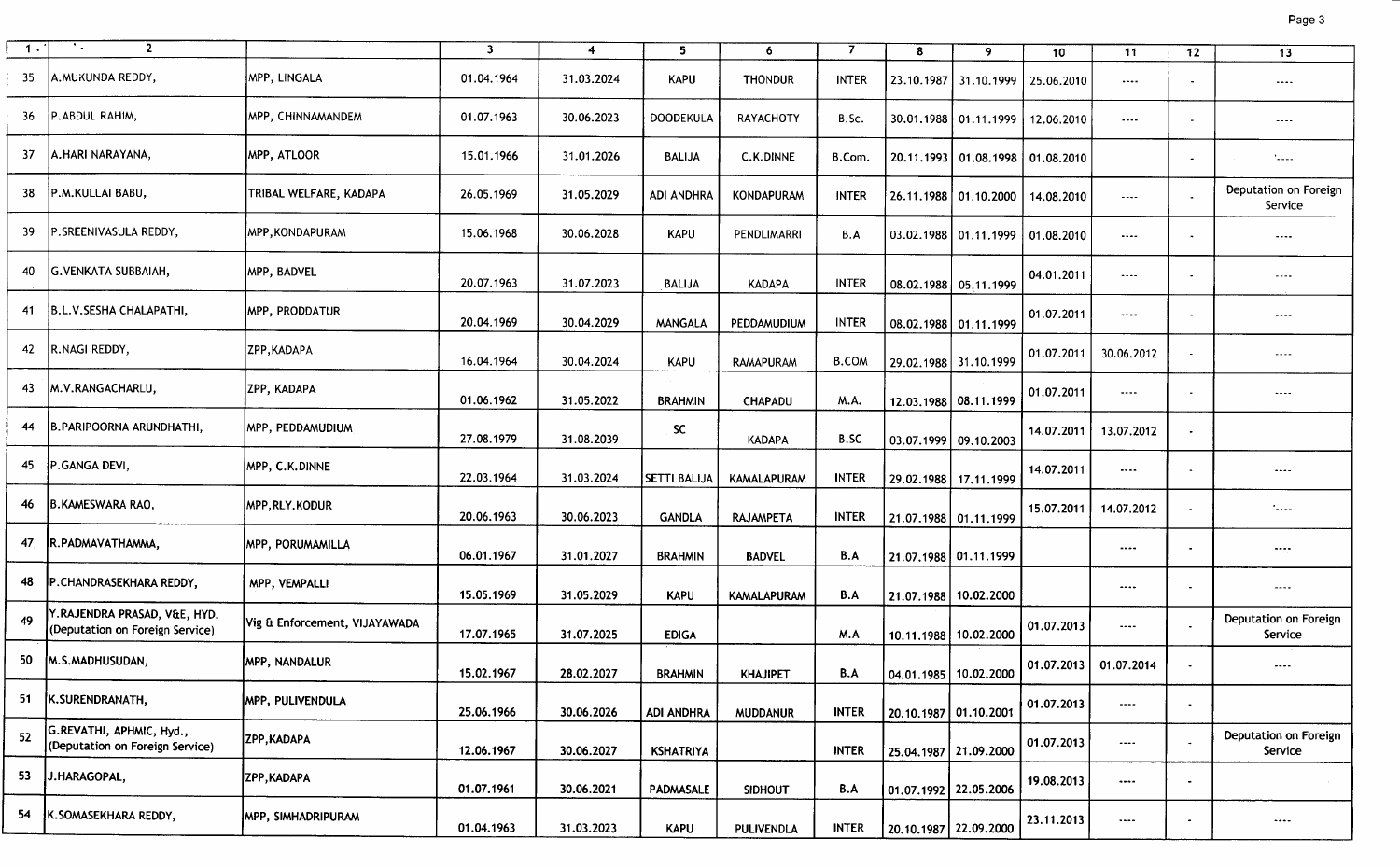| 1 <sup>1</sup> | $\mathbf{2}$              |                                  | $\overline{\mathbf{3}}$ | $\overline{4}$ | $5\overline{)}$  | 6                                         | 7            | 8                       |                                      |                      |                    |               | $\overline{13}$            |
|----------------|---------------------------|----------------------------------|-------------------------|----------------|------------------|-------------------------------------------|--------------|-------------------------|--------------------------------------|----------------------|--------------------|---------------|----------------------------|
|                |                           |                                  |                         |                |                  |                                           |              |                         | 9                                    | 10 <sub>1</sub>      | 11                 | 12            |                            |
| 55             | P.LAKSHMI DEVI,           | ZPP, KADAPA                      | 01.05.1977              | 30.06.2037     | YERUKALA         | <b>KADAPA</b>                             | <b>B.A.</b>  | 27.06.1999              | 26.06.2010   01.03.2014              |                      | 29.02.2016         |               | $\sim$                     |
| 56             | <b>C.RAJASEKHAR REDDY</b> | MPP, T.SUNDUPALLI                | 01.07.1968              | 30.06.2028     | <b>KAPU</b>      | VEERABALLI                                | <b>INTER</b> | 21.07.1988              | 20.09.2000   01.03.2014              |                      |                    |               | <b>Sand</b>                |
| 57             | S. ALTHAF HUSSAIN,        | <b>MPP, PENAGALUR</b>            | 13.06.1963              | 30.06.2023     | <b>MUSLIM</b>    | <b>KAMALAPURAM</b>                        | <b>B.A.</b>  |                         | 25.11.1988   20.09.2000   24.08.2014 |                      | 23.08.2015         |               | Normal.                    |
| 58             | IT.BALAMUNISWAMY.         | <b>MPP., RAJAMPET</b>            | 15.06.1967              | 30.06.2027     | <b>EDIGA</b>     | <b>VONTIMITTA</b>                         | <b>INTER</b> | 25.11.1988              | 03.10.2000<br>A.N.                   | 22.11.2014           | $\sim$             | <b>PASSED</b> | <b>Lease</b>               |
| -59            | <b>M. VENKATA RAMANA,</b> | MPP., khajipet                   | 08.04.1964              | 30.04.2022     | <b>MADIGA</b>    | PULIVENDULA                               | <b>INTER</b> |                         | 15.06.1990   01.09.2002              | 23.12.2014           | $\sim$ $\sim$      | PASSED        | $\mathcal{L}_{\text{max}}$ |
| 60             | <b>O.V.SIVA REDDY</b>     | PRI DIVISION RAJAMPETA           | 29.04.1965              | 30.04.2025     | <b>KAPU</b>      | RAJAMPET                                  | B.Sc.(Ag)    |                         | 30.11.1988 01.10.2000                | 23.12.2014           | $\sim$             | <b>PASSED</b> | '----                      |
| -61            | <b>K.BRAMHANADAREDDY</b>  | MPP, PENDLIMARRI)                | 05.08.1961              | 31.08.2021     | <b>KAPU</b>      | <b>KHAJIPETA</b>                          | <b>INTER</b> | 20.10.1987 01.10.2001   |                                      | $\bullet\bullet$     | $\sim$ $\sim$      | PASSED        | الممتلأ                    |
| -62            | IP.J.Z.VARADARAJULU       | MPP, KALASAPADU                  | 03.11.1966              | 30.11.2026     | <b>CHRISTIAN</b> | PORUMAMILLA                               | <b>INTER</b> | 24.10.1987 01.10.2001   |                                      | $\sim$ $\sim$        | $\sim$ $-$         | PASSED        | '----                      |
| -63            | IN.GNANASUNDARAMMA        | MPP, JAMMALAMADUGU               | 21.10.1968              | 31.10.2028     |                  | ADI ANDHRA JJAMMALAMADUGU                 | B.A          | 28.6.1999               | 26.9.2009                            | $\sim$ $\sim$        | $\sim$             | PASSED        | <b>Land</b>                |
| 64             | <b>S.THRIMURTHY REDDY</b> | MPP, JAMMALAMADUGU               | 01.03.1967              | 31.03.2027     | <b>KAPU</b>      | V.N.PALLI                                 | B.A          | 02.12.1988 01.10.2001   |                                      | $\bullet\bullet$     | $\sim$             | <b>PASSED</b> | الممما                     |
| 65             | <b>G.EHASANULLAH</b>      | MPP.SAMBEPALLI                   | 30.08.1968              | 31.08.2028     | <b>DUDEKULA</b>  | <b>RAYACHOTY</b>                          | <b>B.COM</b> | 27.09.1989   28.09.2001 |                                      | $\bullet\bullet$     | $\bullet\,\bullet$ | <b>PASSED</b> | 12222                      |
| 66             | IM.MADHUSUDHAN REDDY      | MPP.VEERABALLI                   | 10.06.1970              | 30.06.2030     | <b>KAPU</b>      | <b>RAYACHOTY</b>                          | <b>INTER</b> | 27.08.1989 28.09.2001   |                                      | $\bullet\bullet$     | $\sim$ $\sim$      | <b>PASSED</b> | -----'                     |
| 67             | S.JABEER AHMED            | MPP, B.KODUR                     | 01.01.1965              | 31.12.2025     | <b>MUSLIM</b>    | <b>CHINNAMANDEM</b>                       | B.A          | 28.09.1989 28.09.2001   |                                      | ٠.                   | $\sim$             | <b>PASSED</b> | '----                      |
| 68             | <b>P.ANANTHA PRAKASH</b>  | <b>MPP.VALLUR</b>                | 01.07.1965              | 30.06.2025     | ADI ANDHRA       | SATHANAPALLI OF<br><b>GUNUTR DISTRICT</b> | <b>INTER</b> | 29.10.1986   01.10.2004 |                                      | $\bullet\,\bullet$   | $\sim$             | <b>PASSED</b> | '----                      |
| -69            | P.SREENIVASULU            | MPP.V.N.PALLI                    | 01.01.1965              | 31.12.2025     | YADAVA           | <b>CHAKRAYAPETA</b>                       | <b>INTER</b> | 28.08.1999 24.01.2002   |                                      | $\bullet\bullet$     | $\sim$             | PASSED        | <b>'----</b>               |
| - 70           | R.RADHAKRISHNAN           | Z.P.P.KADAPA                     | 01.08.1966              | 31.07.2026     | <b>KSHATRIYA</b> | <b>KADAPA</b>                             | B.Sc         | 14.06.1990   01.09.2002 |                                      | $\bullet\bullet$     | $\bullet\bullet$   | <b>PASSED</b> | '----                      |
| 71             | N.VENKATA RAMANA          | <b>JEE, PIU DIVISION, KADAPA</b> | 02.06.1974              | 30.06.2034     | <b>YERUKALA</b>  | PULIVENDULA                               | <b>INTER</b> | 10.09.1996              | 29.12.2006                           | $\bullet\bullet$     | $\bullet\bullet$   | PASSED        | $\bullet\bullet$           |
| 72             | A.ANANDA REDDY            | <b>MPP, CHAKRAYAPETA</b>         | 01.07.1962              | 30.06.2022     | <b>KAPU</b>      | <b>ANIMALA OF</b><br>V.N.PALLI            | <b>INTER</b> | 15.06.1990 01.09.2002   |                                      | $\sim$               | $\sim$             | PASSED        | $\bullet\bullet$           |
| -73            | D.RAMANAIAH               | <b>MPP, MYDUKUR</b>              | 05.04.1975              | 30.04.2035     | <b>MALA</b>      | <b>RAJUPALEM</b>                          | <b>INTER</b> | 23.11.1993 07.04.2005   |                                      | $\scriptstyle\cdots$ | $\bullet\bullet$   | PASSED        | $\sim$ $\sim$              |
| -74            | <b>B.SOMASEKHAR</b>       | ZPP, KADAPA                      | 01.05.1965              | 30.04.2025     | <b>THOGATA</b>   | <b>RAYACHOTY</b>                          | <b>B.Com</b> | 15.06.1990 05.09.2002   |                                      | $\sim$               | $\bullet\bullet$   | <b>PASSED</b> | $\bullet\bullet$           |